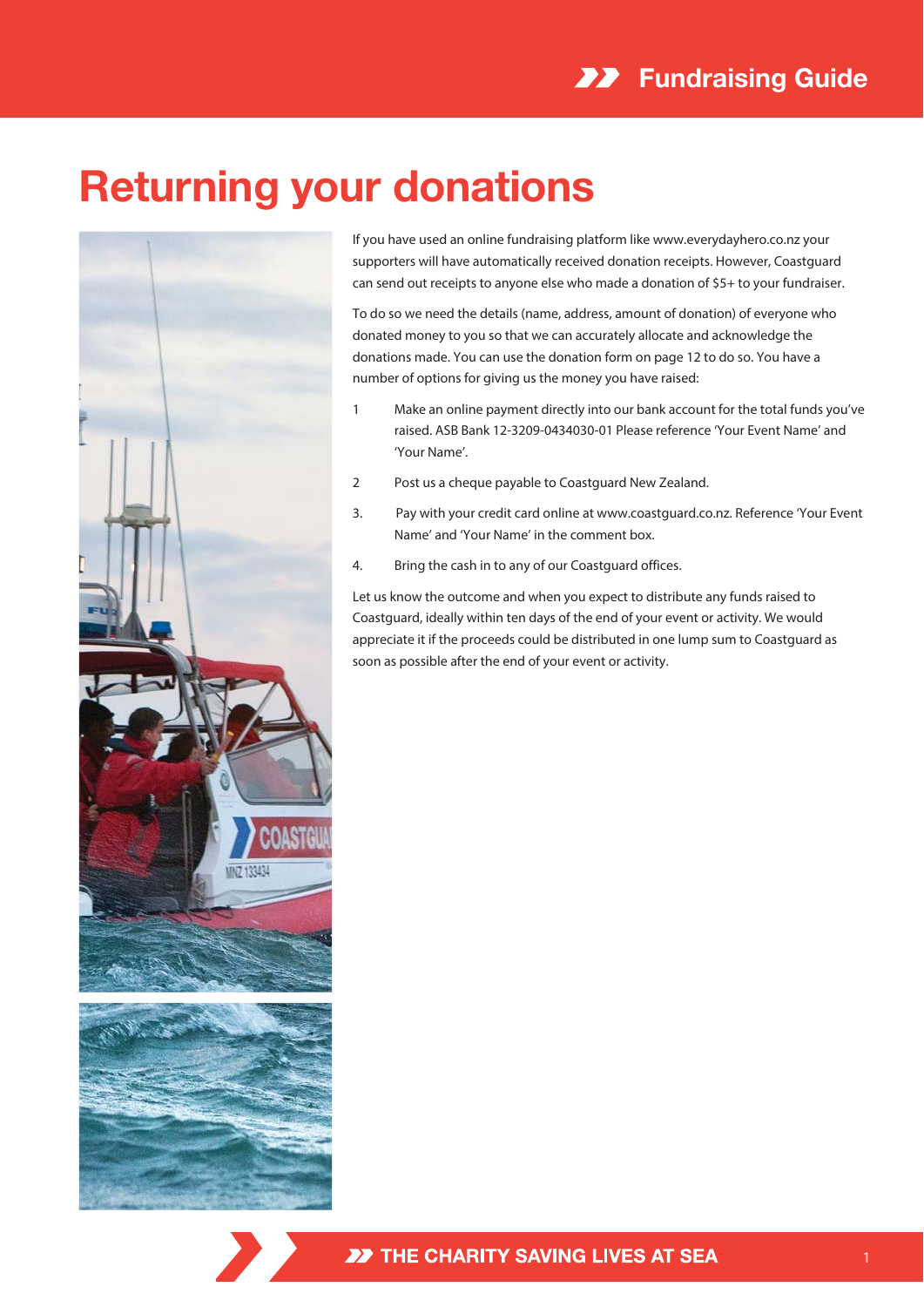## **Donation form**

| Surname experience and the contract of the contract of the contract of the contract of the contract of the contract of the contract of the contract of the contract of the contract of the contract of the contract of the con |  |
|--------------------------------------------------------------------------------------------------------------------------------------------------------------------------------------------------------------------------------|--|
|                                                                                                                                                                                                                                |  |
|                                                                                                                                                                                                                                |  |
|                                                                                                                                                                                                                                |  |
|                                                                                                                                                                                                                                |  |
|                                                                                                                                                                                                                                |  |
|                                                                                                                                                                                                                                |  |
| Amount \$                                                                                                                                                                                                                      |  |
|                                                                                                                                                                                                                                |  |
|                                                                                                                                                                                                                                |  |
|                                                                                                                                                                                                                                |  |
|                                                                                                                                                                                                                                |  |
|                                                                                                                                                                                                                                |  |
|                                                                                                                                                                                                                                |  |
|                                                                                                                                                                                                                                |  |

Please send me information on how I can help save lives at sea

- $\Box$  by giving a monthly donation as part of Team Rescue
- $\Box$  through my will

I would like to advise that I have already made provision for Coastguard in my will

 $\Box$  Tick here if you  $\underline{\text{do not}}$  wish to receive future communications.

Your privacy: Coastguard collects your details to keep you informed about Coastguard (including membership, education, donating and lotteries). Your details are stored securely at our national office and can only be accessed by Coastguard personnel. You are welcome to contact us at any time to access and update your personal information or to 'opt-out' of receiving further communications from us.

Write to us at Coastguard New Zealand, PO Box 33559, Takapuna, Auckland 0740 or email us at info@coastguard.co.nz.